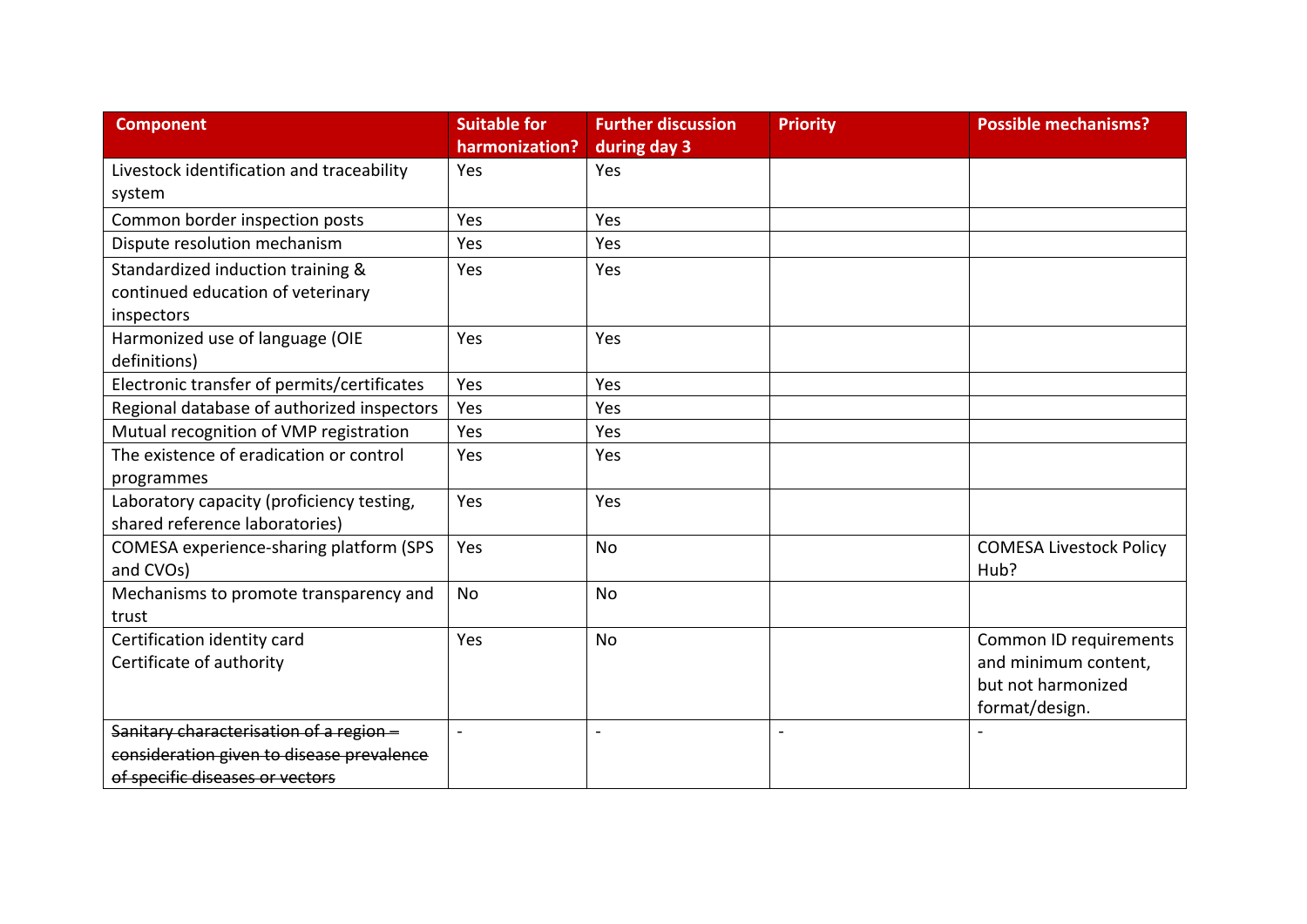| <b>Component</b>                                                               |   |               |   |   |                |    |
|--------------------------------------------------------------------------------|---|---------------|---|---|----------------|----|
| Livestock Identification and Traceability System                               |   | 5             | 5 | 5 | 5              | 25 |
| Common border inspection posts                                                 |   | 3             | 4 | 4 | 4              | 19 |
| Laboratory capacity (proficiency testing, shared reference laboratories)       |   | 4             |   |   |                |    |
| Standardized induction training & continued education of veterinary inspectors | 2 |               |   | 2 | $\overline{2}$ | 6  |
| <b>Experience sharing platform</b>                                             |   | 1             | 3 |   |                | 4  |
| Dispute resolution mechanism                                                   |   |               |   |   | 3              | 3  |
| Harmonized use of language (OIE definitions)                                   |   |               | 2 |   | 1              | 3  |
| The existence of eradication or control programmes                             |   | $\mathcal{P}$ | 1 |   |                | 3  |
| Transparency and trust                                                         |   |               |   | 3 |                | 3  |
| Electronic transfer of permits/certificates                                    | 1 |               |   |   |                |    |
| Regional database of authorized inspectors                                     |   |               |   | 1 |                |    |
| Mutual recognition of VMP registration                                         |   |               |   |   |                | 0  |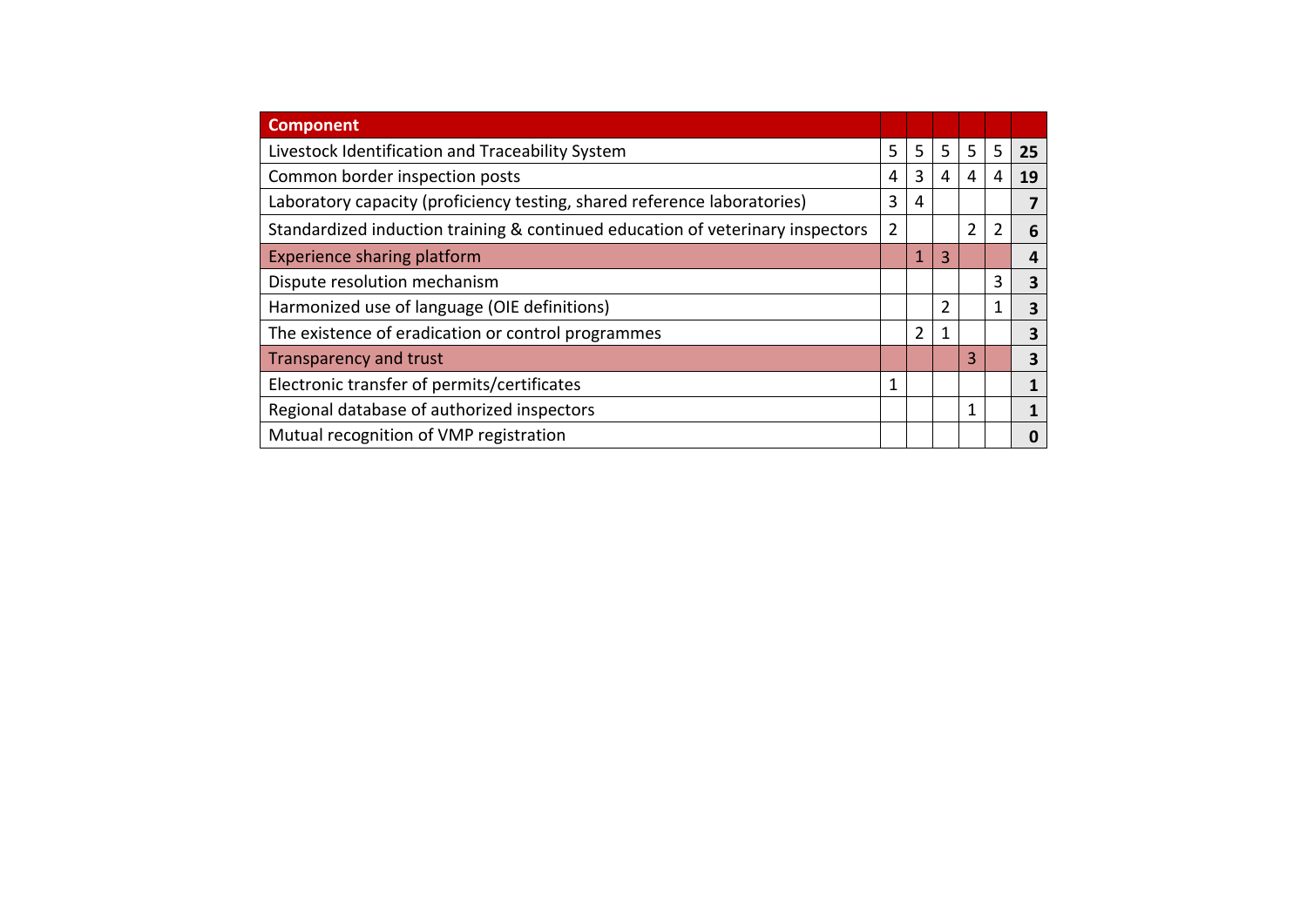#### **TOPIC 1: LIVESTOCK IDENTIFICATION AND TRACEABILITY SYSTEMS**

## **OBJECTIVE FOR HARMONIZING THIS ELEMENT:**

To enable:

- uniform identification of stock
- confirmation of ownership
- traceability of animal origins
- traceability of animal disease
- improve statistical information on animal production activities

to foster cooperation between neighbouring countries and to support safe trade.

# **COMPONENTS TO BE HARMONIZED:**

- Coding system (i.e. which elements should be featured on identification devices).
- Reporting of animal movements (particularly regarding transboundary movements).

#### **CHALLENGES:**

- At present challenges arise because different systems are used in different countries, so poses challenges at the borders.
- Wild animals undermine ability to accurately trace disease movement in reality.
- •Very expensive to implement – support would be required.
- Current non-existence of animal identification system.

# **APPROPRIATE LEGAL TOOL:**

- COMESA model legislation to serve as a basis for development of harmonized national legislation.
- COMESA guidance document on coding system to be used, based on technical inputs to be developed through appropriate COMESA platform for discussion on veterinary matters.

\*Consider whether AU-IBAR would be a more appropriate platform to prescribe such materials.

\*Compare to proposals in IGAD for guidance.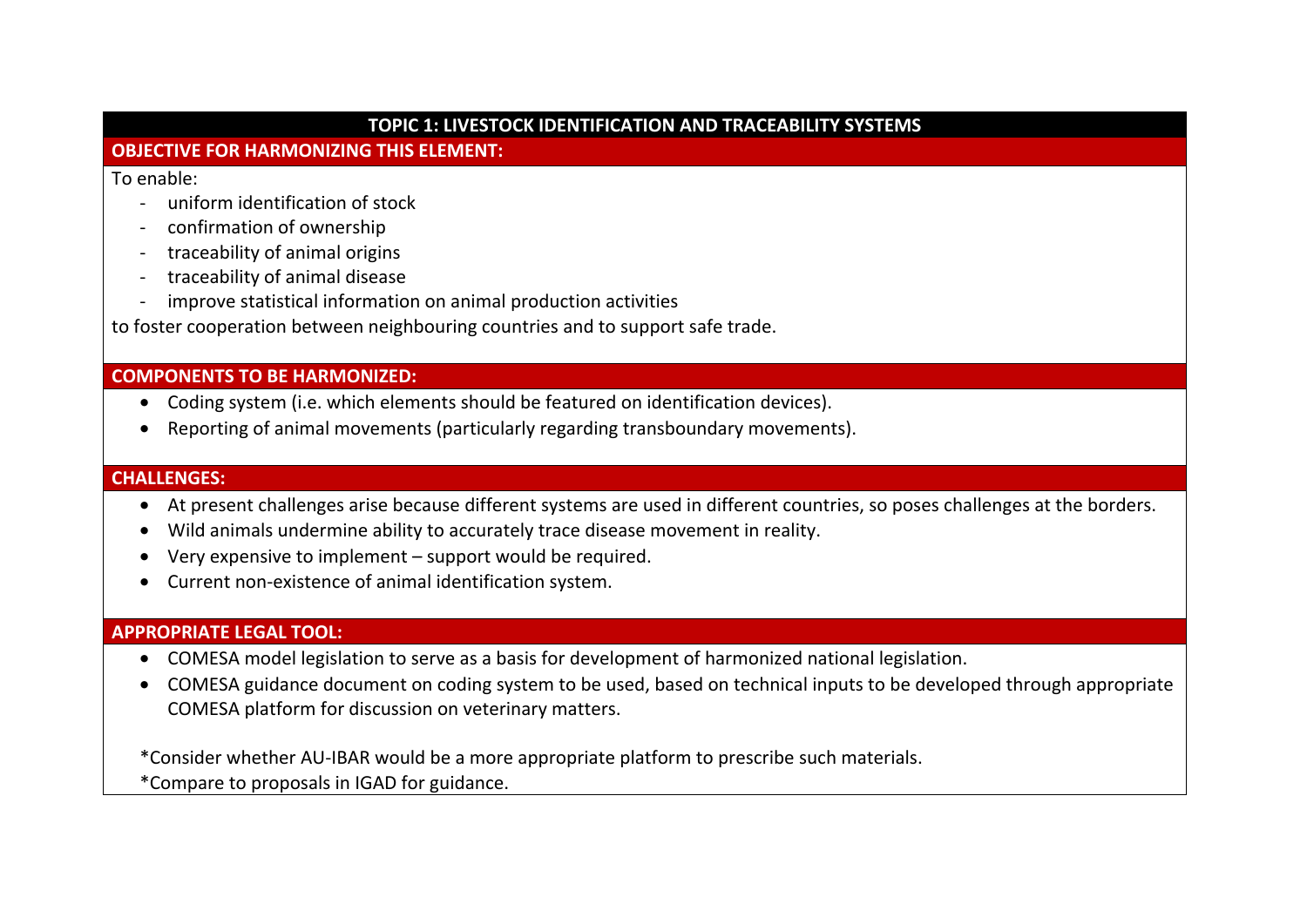#### **TOPIC 2: COMMON BORDER INSPECTION POSTS**

#### **OBJECTIVE FOR HARMONIZING THIS ELEMENT:**

- Cost savings through sharing of resources, allowing stronger border controls.
- •More efficient process (possibly reducing scope for corruption to expedite process).
- Strengthen and streamline controls and promote confidence and trust.
- More coordinated application of standards between different entities involved in border control processes (inspections, processing, etc.).

# **COMPONENTS TO BE HARMONIZED:**

- Principle of equivalence in testing methods.
- Sharing of physical infrastructure (i.e. using a common space).
- Principles of cost sharing (including ownership of buildings).
- Quarantine facilities.
- Harmonize authority/power to undertake inspections, seize livestock/products etc.

# **CHALLENGES:**

- Long borders (lack of amenities, making it challenging to develop more border posts in practice).
- •Political will (including generating institutional awareness and willingness).
- •Interpersonal dynamics/training and enforcement mechanism to ensure harmonisation works smoothly.
- Initial start-up costs are prohibitive.

# **APPROPRIATE LEGAL TOOL:**

- •Raising institutional awareness of benefits of collaboration.
- •Implementation of aspects of the COMESA Treaty that promotes bilateral agreements.
- •Bilateral agreements between border-sharing countries (e.g. MoUs).

\*Explore whether such mechanisms to promote free trade are addressed under the AU and the tripartite agreements of COMESA.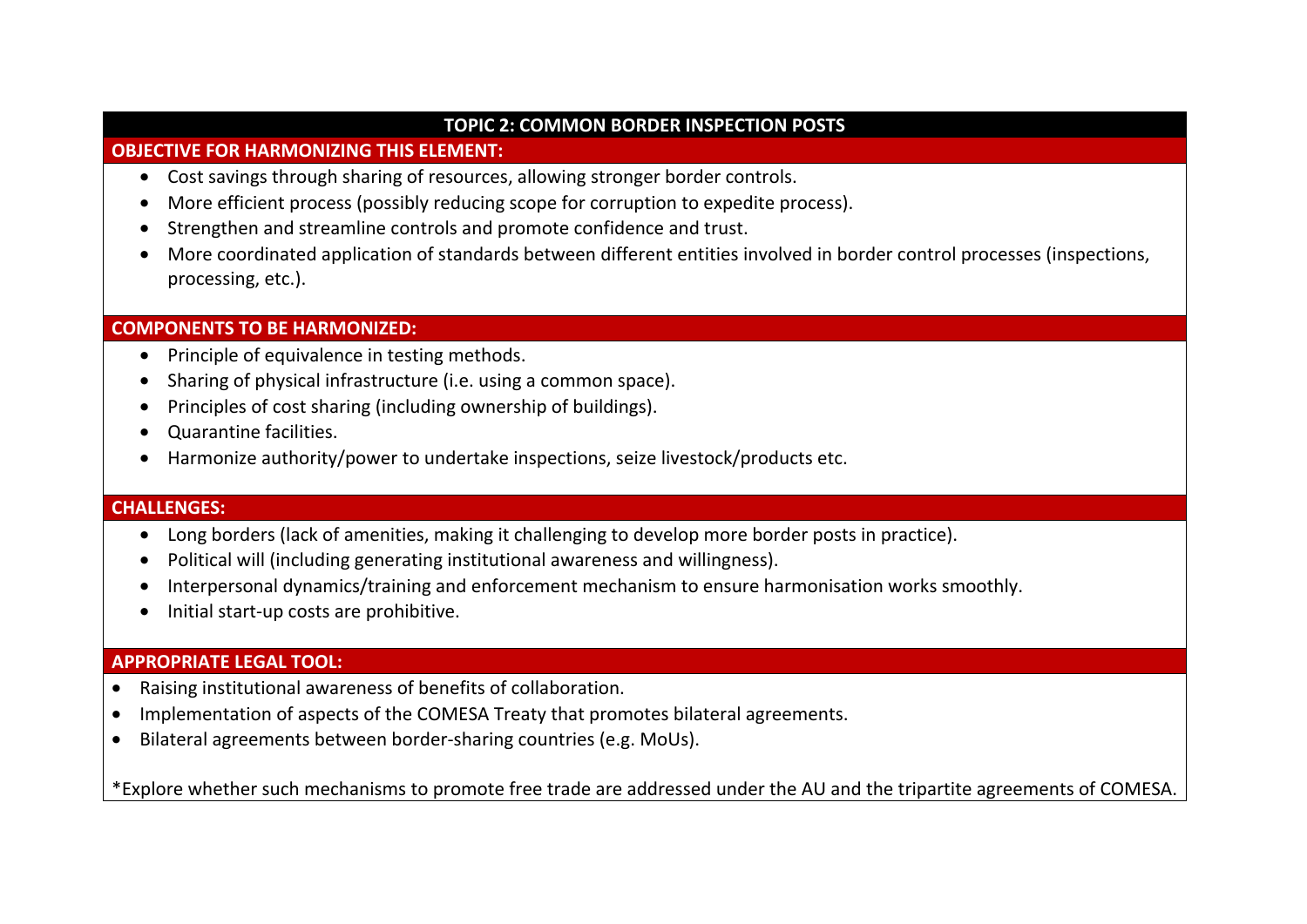#### **TOPIC 3: LABORATORY CAPACITY**

#### **OBJECTIVE FOR HARMONIZING THIS ELEMENT:**

- Cost savings through shared resources
- Standardization of tests that are undertaken between countries
- Promote consistency and performance in laboratories through ring testing/quality control
- Possible development of movable labs

# **COMPONENTS TO BE HARMONIZED:**

- Standardising procedures and personnel training for taking samples
- •Standardising procedures for transporting samples (especially navigating border controls)
- •Achievement of biosafety standards (possibly through designation of COMESA (or AU-IBAR?)-approved transporters
- Prescribe minimum training standards/qualifications for laboratory staff

#### **CHALLENGES:**

- Political will
- Time and cost transporting samples
- Delay in getting test results
- Diversity of testing kits and methods
- Biosafety

# **APPROPRIATE LEGAL TOOL:**

- Follow OIE standards
- Mechanism/authorising body to identify reference laboratories through AU-IBAR/COMESA/other appropriate platform
- Mechanism/authorising body to confirm suitability, competency and confirmation of laboratories to be designated as reference laboratories through AU-IBAR/ISO/OIE/COMESA/other appropriate platform. This should be for COMESA to bring to AU-IBAR.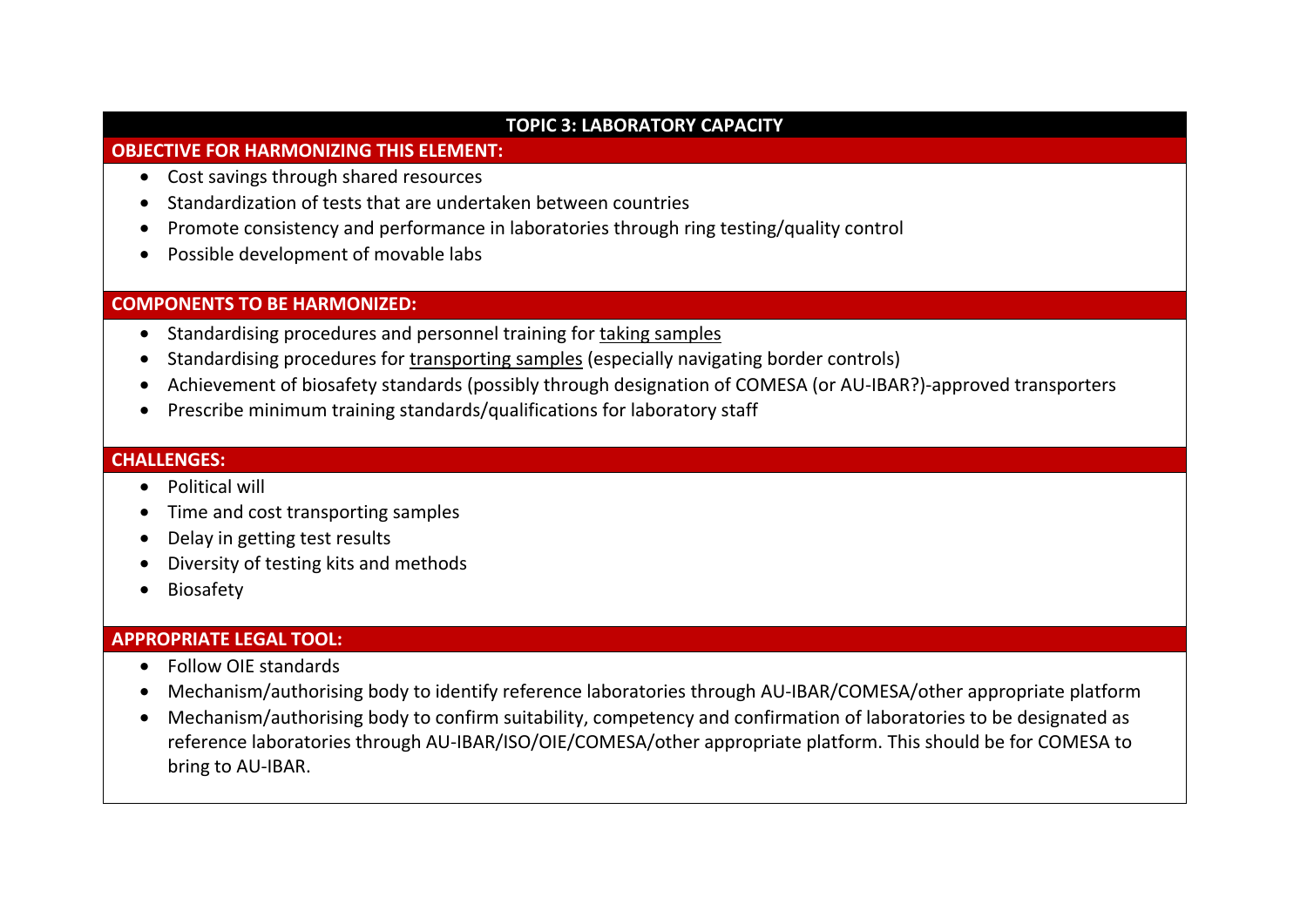## **TOPIC 4: STANDARDIZED INDUCTION TRAINING & CONTINUED EDUCATION TO SUPPORT SAFE AND EFFECTIVE TRADE OBJECTIVE FOR HARMONIZING THIS ELEMENT:**

- To support the compliance of COMESA member countries with day one competencies for veterinarians and, when appropriate, day one competencies for veterinary paraprofessionals.
- Ensuring competence regarding key qualities/skills/knowledge necessary to facilitate trade (including risk analysis and epidemiology).
- Identifying needs for continuing education based on new technological or procedural developments.
- Creating a platform/mechanism to deliver this continuing education.
- Ensuring protection of persons working in the veterinary domain.

# **COMPONENTS TO BE HARMONIZED:**

- Harmonised curricula for training of veterinarians and veterinary paraprofessionals (especially risk analysis, epidemiology).
- Continuing education requirements for veterinarians and veterinary paraprofessionals.

#### **CHALLENGES:**

- Achieving common standards across different curricula.
- To get faculties to accept their role of producing veterinary practitioners, not academics.

#### **APPROPRIATE LEGAL TOOL:**

- Developing appropriate platform/mechanism to deliver this continuing education.
- To be enforced by national veterinary statutory bodies, by defining requisite continuing education requirements.
- AU-IBAR or other appropriate platform to deliver training workshops for veterinary faculties, VSBs and government veterinary services, to ensure compliance with OIE day one competencies.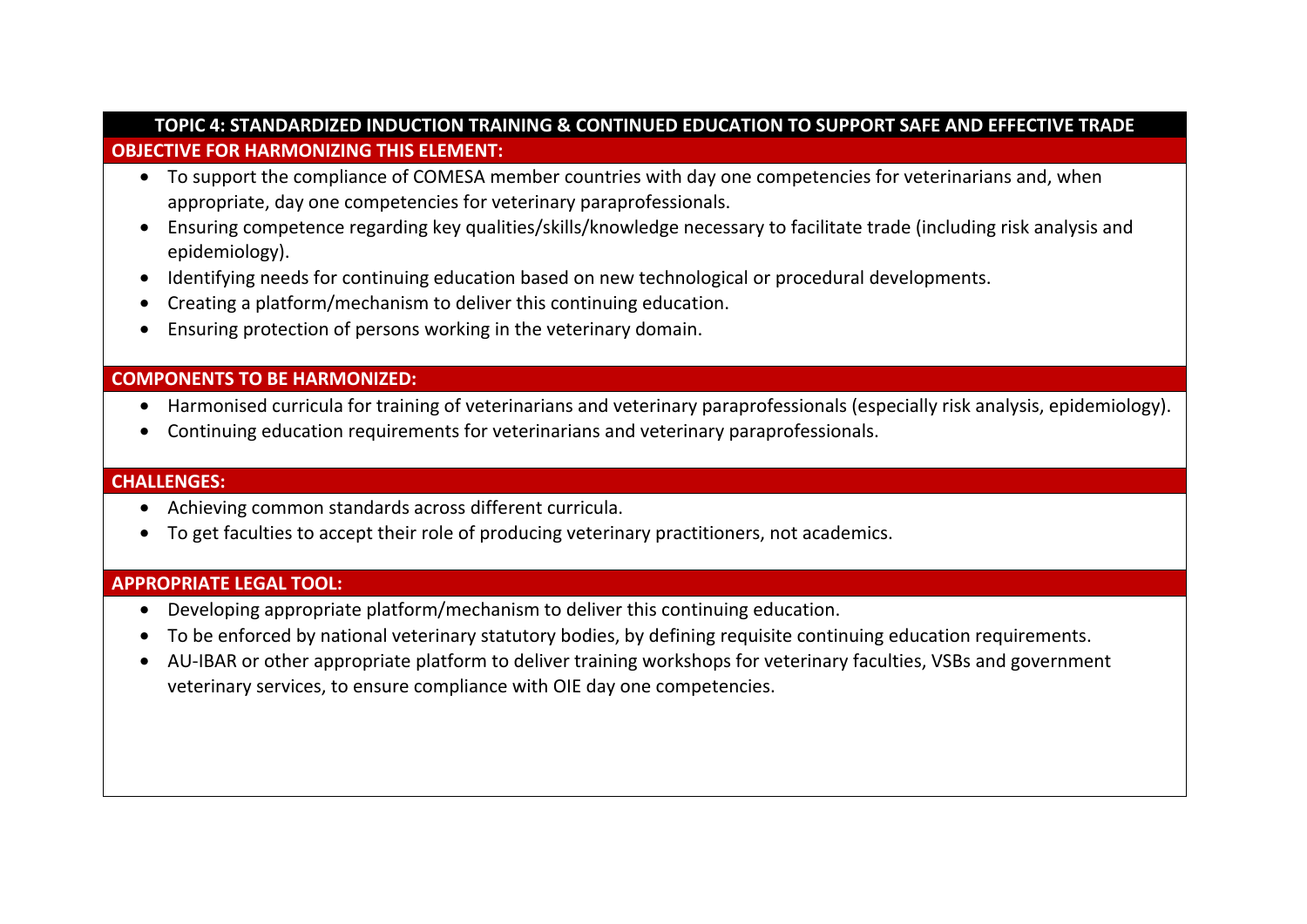#### **TOPIC 5: EXPERIENCE SHARING PLATFORM**

## **OBJECTIVE FOR HARMONIZING THIS ELEMENT:**

To develop a platform for sharing of knowledge, challenges and successes to further improvement of animal disease status and safe trade in the COMESA region.

# **COMPONENTS TO BE INCLUDED:**

Potential agenda items include:

- Current problems Member States are facing that they feel is constraining their ability to trade (e.g. achievement of abovementioned areas for harmonization, implementation of "one window border posts", disease outbreaks, etc.).
- Areas/issues requiring a harmonized/regional approach.

#### **CHALLENGES:**

- Getting input and data to support and develop agenda points.
- Duplication within the RECs.

# **APPROPRIATE LEGAL TOOL:**

- Side-events to be developed at annual COMESA SPS meetings to facilitate discussion solely amongst CVOs countries COMESA to serve as secretariat and to develop an agenda for such meetings, based on input from CVOs.
- Linked to the above, COMESA should extend national focal points for SPS issues to include not only Ministry of Foreign Affairs, but also CVOs.
- $\bullet$ Development of an information pack to share outcomes of CVO meetings (e.g. through the COMESA website).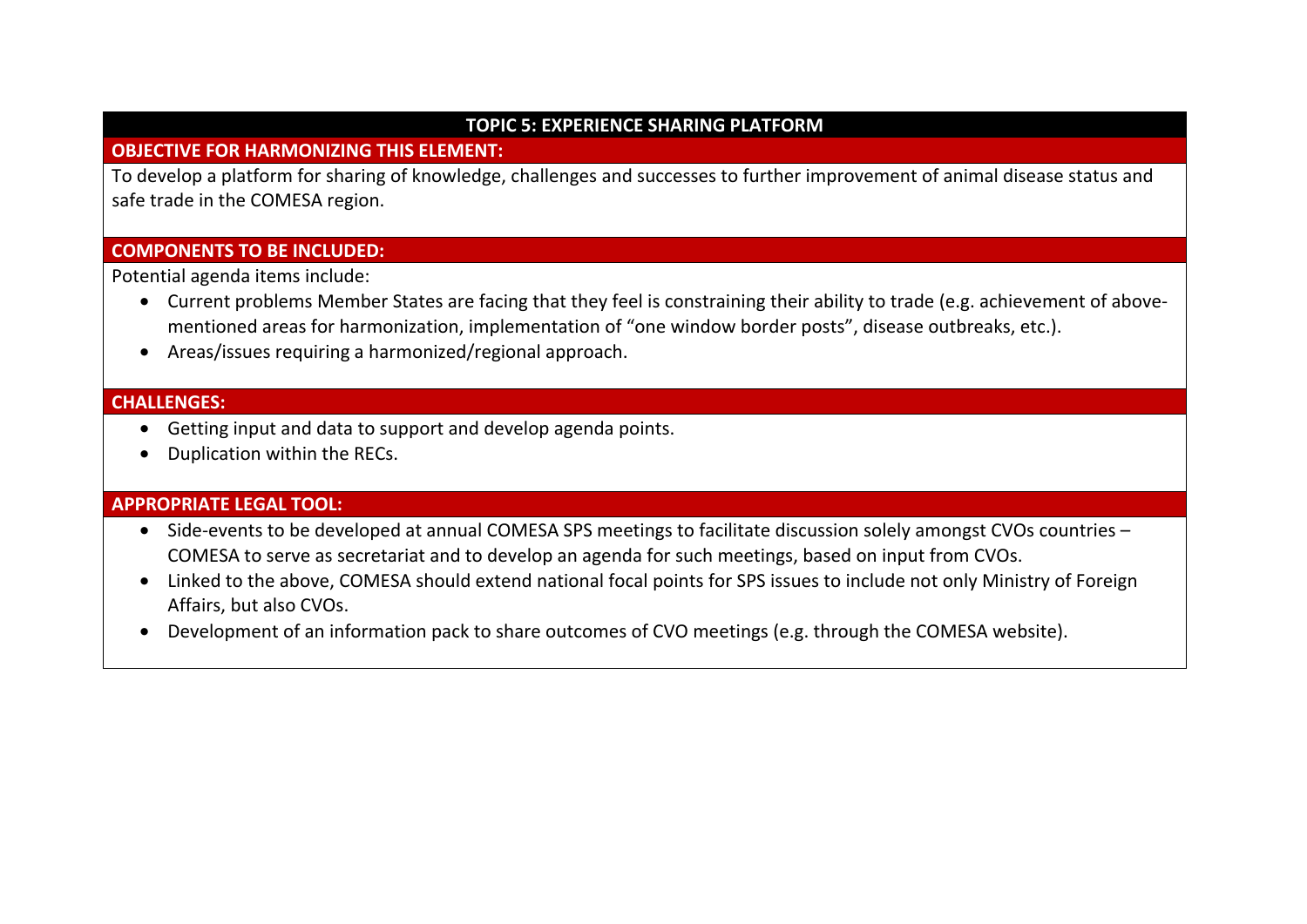| <b>Standardized training and CPD</b>       | <b>Common border posts</b>                          |
|--------------------------------------------|-----------------------------------------------------|
| COMESA Veterinary committee                | Customs/revenue authorities                         |
| <b>VSB</b>                                 | Government entity responsible for border facilities |
| <b>VEE</b>                                 | Law enforcement autorities                          |
| <b>Professional Associations</b>           | Veterinary service                                  |
| Individual Professionals                   | Livestock keepers and traders                       |
| Government agencies                        | Local government agencies                           |
| Livestock Keepers                          | Transport operators                                 |
| <b>Traders</b>                             |                                                     |
| Non-state actors (e.g. Marketing councils) |                                                     |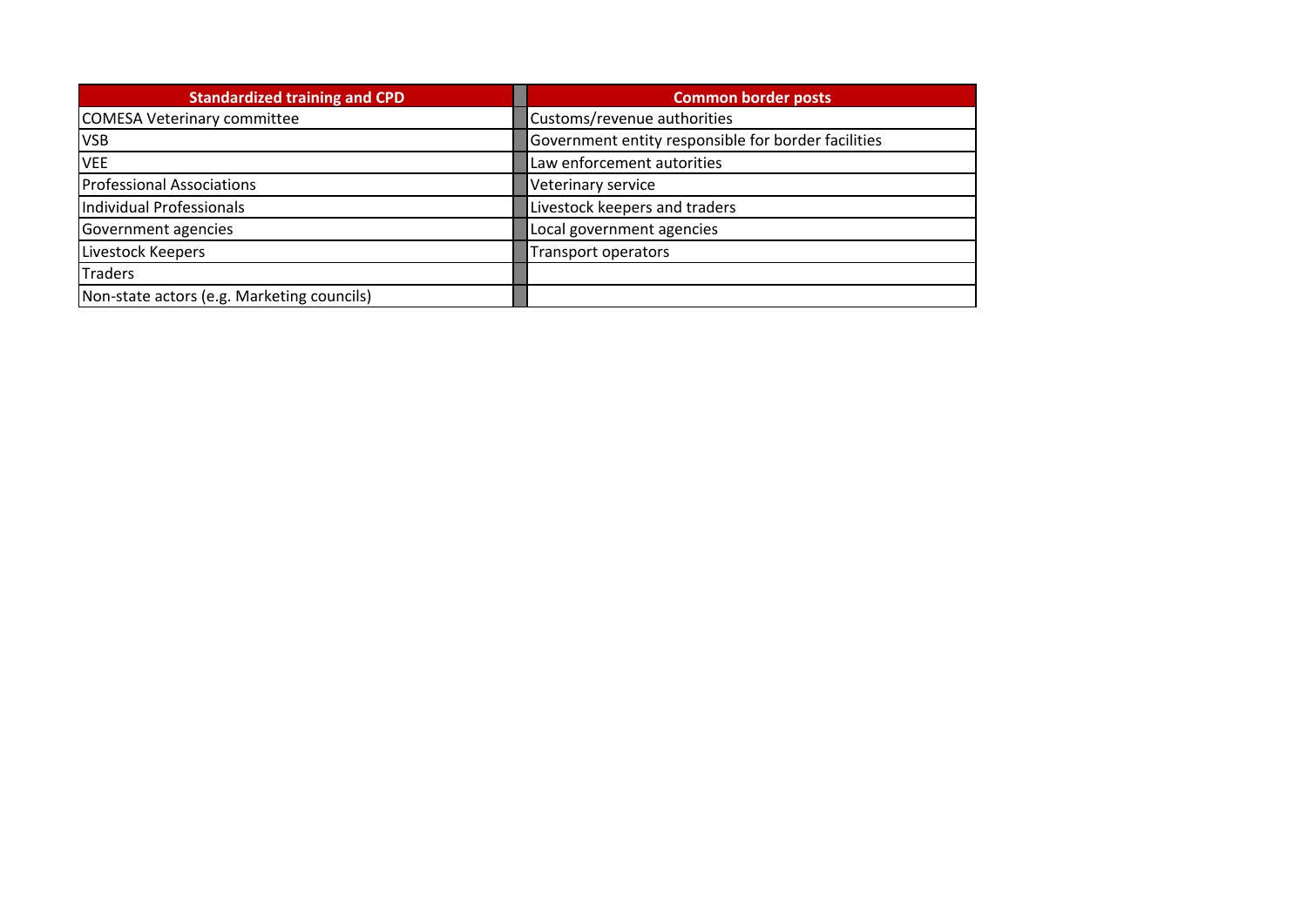| <b>Component</b>                     | <b>Actor</b>                                               | <b>Role</b>                                    | <b>Benefit</b>                         | Cost                                             |
|--------------------------------------|------------------------------------------------------------|------------------------------------------------|----------------------------------------|--------------------------------------------------|
| <b>Standardized training and CPD</b> | Veterinary statutory body                                  | Review curriculum                              |                                        | Consultants                                      |
|                                      |                                                            |                                                |                                        | Meetings                                         |
|                                      |                                                            |                                                |                                        | Communications                                   |
|                                      |                                                            |                                                |                                        |                                                  |
|                                      | Veterinary statutory body                                  | <b>Enforcing standards</b>                     | Increased revenue                      | Conducting inspection                            |
|                                      |                                                            |                                                | from inspection                        |                                                  |
|                                      |                                                            |                                                |                                        | Disciplinary action                              |
|                                      | Veterinary educational establishments Customize curriculum |                                                | Increased revenue                      | Meeting/retreat costs                            |
|                                      |                                                            |                                                |                                        | Compliance costs (new                            |
|                                      |                                                            |                                                |                                        | staff, training staff, training                  |
|                                      |                                                            |                                                |                                        | materials)                                       |
|                                      | <b>Professional Associations</b>                           | Offer CPD for members                          | Increased revenue                      | Materials and personnel                          |
|                                      |                                                            |                                                |                                        | Communication costs                              |
|                                      | <b>Professional Associations</b>                           | Sensitisation to new                           |                                        | Fees for training                                |
|                                      |                                                            | requirements                                   |                                        |                                                  |
|                                      |                                                            |                                                |                                        | Foregone opportunity costs                       |
|                                      | <b>Individual Professionals</b>                            | Comply with mandatory                          |                                        | Fees for training                                |
|                                      |                                                            | training                                       |                                        |                                                  |
|                                      | <b>Government agencies</b>                                 | Dissemination of new                           | Taxes from                             | Dissemination media                              |
|                                      |                                                            | standards to NGOs,                             | increased trade                        |                                                  |
|                                      |                                                            | Livestock keepers, etc).                       |                                        |                                                  |
|                                      |                                                            |                                                | Better access to                       |                                                  |
|                                      | Livestock Keepers                                          |                                                | market                                 |                                                  |
|                                      |                                                            |                                                |                                        |                                                  |
|                                      |                                                            |                                                | Greater value for                      |                                                  |
|                                      |                                                            |                                                | their products                         |                                                  |
|                                      | Traders                                                    |                                                | Increased trade                        |                                                  |
| Common border posts                  | Customs/revenue authorities                                |                                                | Ease of                                |                                                  |
|                                      |                                                            |                                                | communication and                      |                                                  |
|                                      |                                                            |                                                | doing business.                        |                                                  |
|                                      | Government entity responsible for                          | Build new consolidated                         | Potential reduced                      |                                                  |
|                                      | border facilities                                          | border posts.                                  | cost due to                            |                                                  |
|                                      |                                                            |                                                | consolidation of                       |                                                  |
|                                      |                                                            |                                                | facilities                             |                                                  |
|                                      | Law enforcement autorities                                 |                                                | Reduced                                |                                                  |
|                                      |                                                            |                                                | communication and                      |                                                  |
|                                      |                                                            |                                                | movement costs.                        |                                                  |
|                                      |                                                            |                                                | Increased                              |                                                  |
|                                      |                                                            |                                                | transparency and                       |                                                  |
|                                      |                                                            |                                                | reduced opportunity                    |                                                  |
|                                      |                                                            |                                                | for corruption.                        |                                                  |
|                                      | <b>Veterinary service</b>                                  | Inspection to ensure                           | Reduced                                | Cost of undertaking                              |
|                                      |                                                            |                                                | communication and                      | inspections.                                     |
|                                      |                                                            | adequate operation.                            | movement costs                         |                                                  |
|                                      | <b>Veterinary service</b>                                  | Use of shared resources                        |                                        | Cost savings through Interpersonal challenges in |
|                                      |                                                            |                                                | reduced expenditure sharing resources. |                                                  |
|                                      |                                                            | (computers, internet,<br>phone).               |                                        |                                                  |
|                                      |                                                            |                                                |                                        |                                                  |
|                                      | Livestock keepers and traders                              | Required to transmit goods Reduced cost to     | Increased trust                        | Potential added cost for                         |
|                                      |                                                            | through new consolidated                       |                                        | livestock keepers who live                       |
|                                      |                                                            |                                                | livestock keepers                      |                                                  |
|                                      |                                                            | border posts.                                  | who are close to the                   | far from new border posts.                       |
|                                      |                                                            | Sensitization of livestock                     | border                                 |                                                  |
|                                      | Local government agencies                                  |                                                |                                        | Communication costs                              |
|                                      |                                                            | owners and traders, to                         |                                        |                                                  |
|                                      |                                                            | make them aware of new                         |                                        |                                                  |
|                                      |                                                            | situation.                                     |                                        |                                                  |
|                                      | <b>Transport operators</b>                                 | Required to transmit goods Increased trade for |                                        | Increased compliance costs                       |
|                                      |                                                            | through new consolidated                       | transportation of                      | for transportation of goods                      |
|                                      |                                                            | border posts.                                  | animals                                | and services.                                    |
|                                      |                                                            |                                                |                                        |                                                  |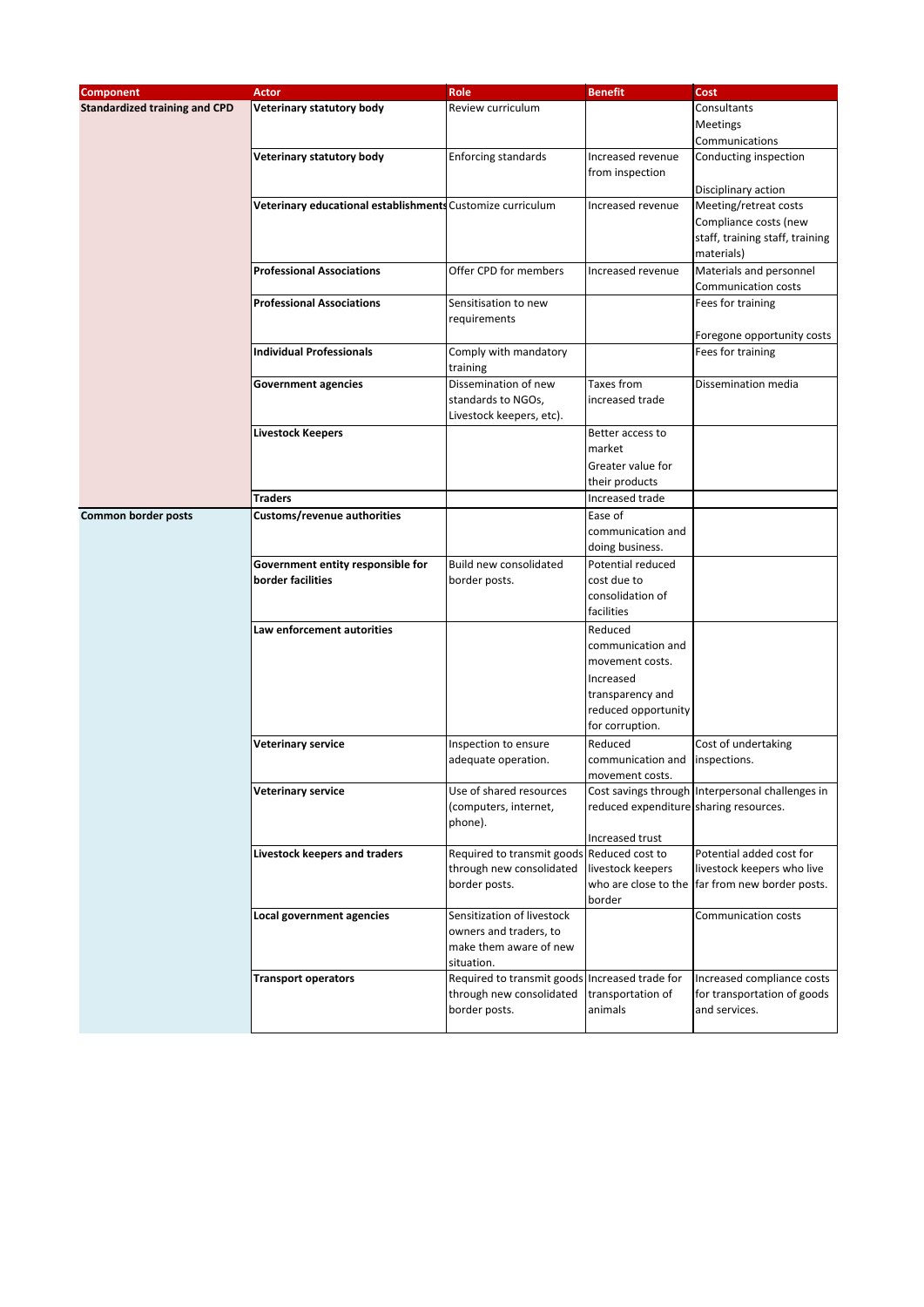# **Costs of implementing regulationbudgets**

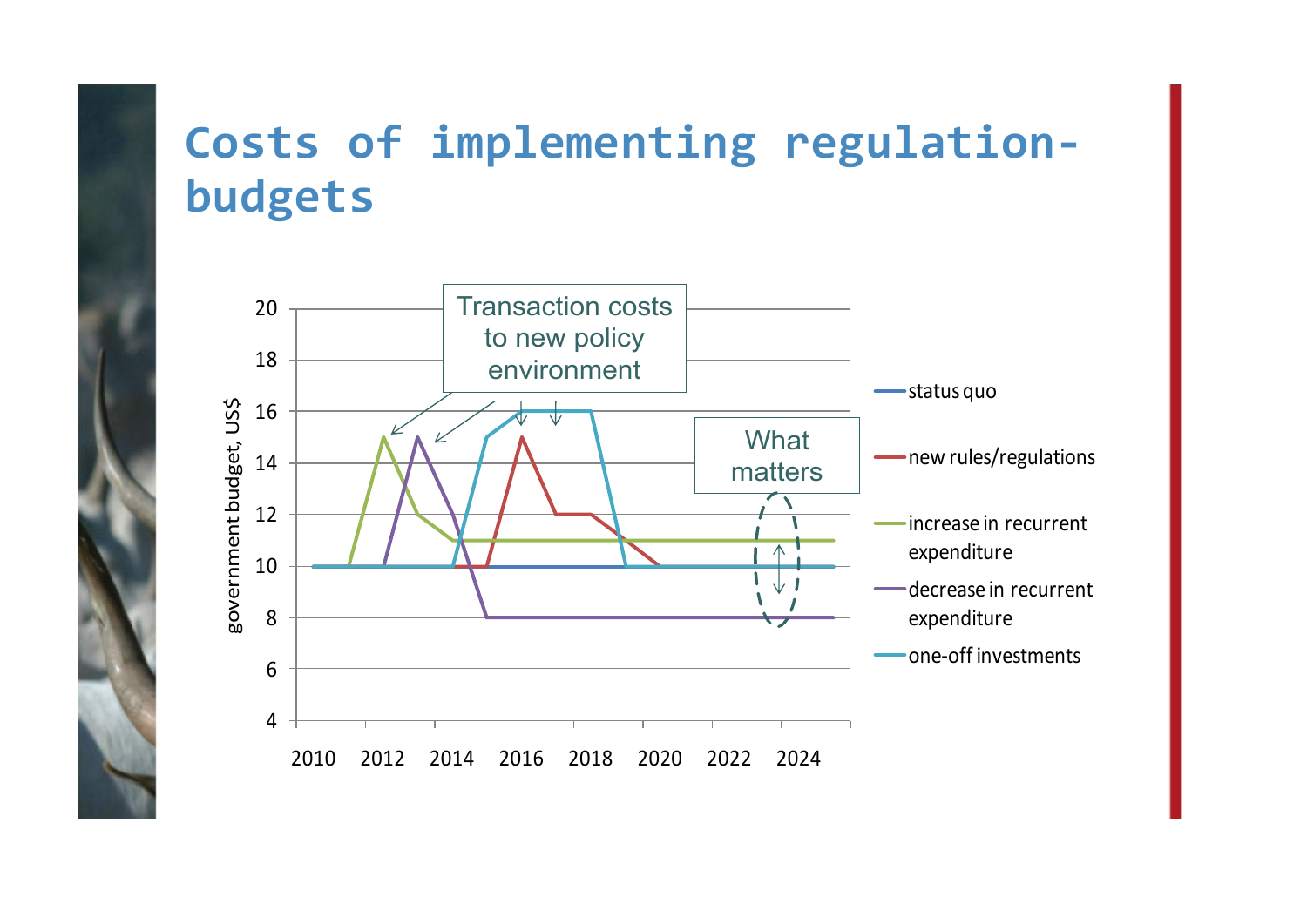